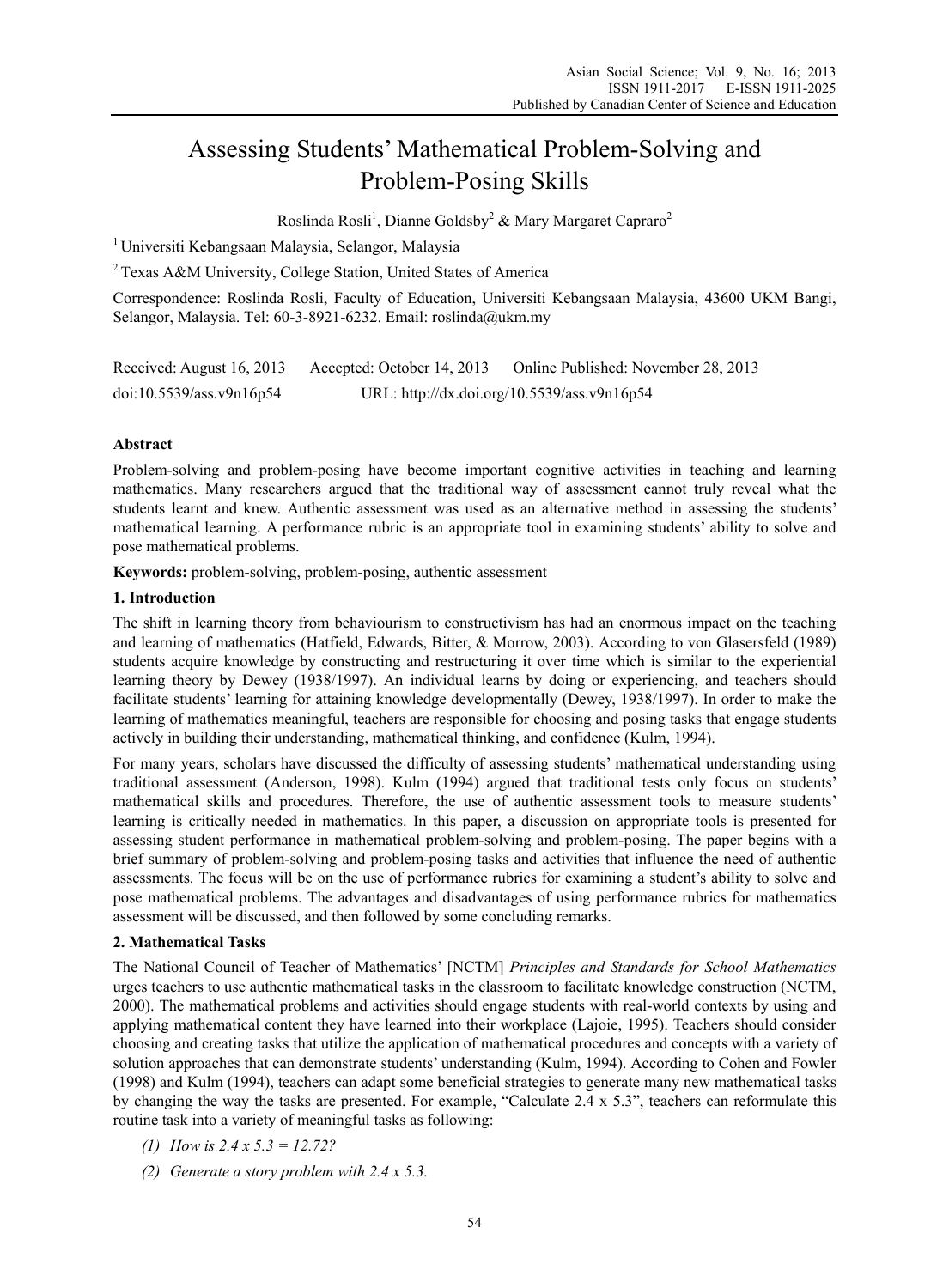- *(3) Display 2.4 x 5.3 using pictorial representation.*
- *(4) How much difference is there between 2.4 x 5.5 and 2.4 x 5.3?*

Tasks (1) through (4) are considered authentic that utilized the constructivist stance for stimulating students' mathematical learning (Silver, 1994). These types of task have become commonly used in schools of mathematics in addition to journals, portfolios, and class projects. The openness feature of the tasks allows students to communicate their thinking and reasoning mathematically through their writing (Berenson & Carter, 1995; Burns, 2007). When using this type of task, teachers can help students extend what they know for developing their mathematical fluency and engage them in higher-order thinking (NCTM, 2000). The use of open-ended tasks has led to a growing demand for more authentic forms of assessment for measuring students' learning based on the usage of problem-solving and problem-posing in school mathematics (Kulm, 1994; Lajoie, 1995; Wiggins, 1990).

# **3. The Need for a Better Assessment**

In today's curriculum reformation, a variety of assessment tools and strategies are available to measure students' learning in school mathematics (Hatfield et al., 2003). Ironically, the traditional mathematics assessments that were predominately used to measure the correctness of a student's knowledge base are multiple choice, true or false, or recall questions (Watt, 2005). Cohen and Fowler (1998) argued that mathematical tasks used should be able to assess a student's depth of understanding of a particular concept. As in the case of a student who was asked to find 2.4 x 5.3, we could conclude that the student had a knowledge base of multiplying decimals if she or he answered 12.72 correctly.

The traditional ways of assessing students were focused on incorrect or correct scores rather than pursuits of students' mathematical understanding (Berenson & Carter, 1995). In contrast, we would be able to assess the student's conceptual understanding of the placement of decimal point by modifying the task to "Given that 2.4 x 5.3 is 12.72, explain how you could find the product of 0.24 x 0.53 without recalculating" (Cohen & Fowler, 1998). With regard to this problem-solving task, an authentic assessment is significantly important for teachers to be able to infer the meaning of an understanding of mathematics (Romberg & Wilson, 1995).

# **4. Authentic Assessment in School Mathematics**

For the past few decades, teaching and learning of mathematics has been focused on problem-solving activity (Schoenfeld, 1992) that is seen as a goal, a process, and a skill (Hatfield et al., 2003). During problem-solving activities, students often reflect on the mathematical ideas in the tasks, formulating ideas more likely to be assimilated with their prior knowledge during the activities (Van de Walle et al., 2009).While solving worthwhile problems, students are constructing and restructuring their own knowledge and will be actively engaged in all NTCM's process standards: problem-solving, reasoning, communication, connections, and representation (Van de Walle et al., 2009). When problem-solving is used effectively in classroom, it will eventually develop students' mathematical power as described by the Principles and Standards document (NCTM, 2000).

According to Kilpatrick (1987), problem-posing is an integral part of problem-solving as it can occur before, during, and after a student is solving a mathematical task. Problem-posing refers to the generation of new problems based on a context as well as the reformulation of new problems from the given ones (Silver, 1994). Similar to the problem-solving process, as students creatively pose new problems they are developing and acquiring mathematical ideas while exploring their curiosity within specific contexts (English, 1997; Silver, 1994).

Literature has shown that problem-posing is increasingly being used in classroom activities to enhance students' mathematical learning (Barlow, 2006; English, 1997, 1998). It has now become an important component of mathematics teaching and learning. Thus, along with problem-solving, problem-posing is part of the reform vision for promoting mathematics as a cognitive activity (NCTM, 2000). Indeed, the Principles and Standards document states, "Good problem solvers tend to naturally pose problems based on situations they see" (p. 53). Wiggins (1990) claimed that astonishing efforts have emerged in the usage of authentic assessment for examining; not only the product and the skill of problem-solving and problem-posing, but also the process when a student is doing the task (Wiggins, 1990).

To date, no standard definition of authentic assessment or also known as alternative assessment or performance-based assessment has been offered because of its complex nature (Terwilliger, 1997). Regardless of any informal definition, authentic assessment provides a better way to assess students' mathematical knowledge through broader types of tasks and diverse approaches (Kulm, 1994). According to Kulm, teachers can assess students' conceptions and misconceptions of mathematical ideas beyond the scope of traditional tests, which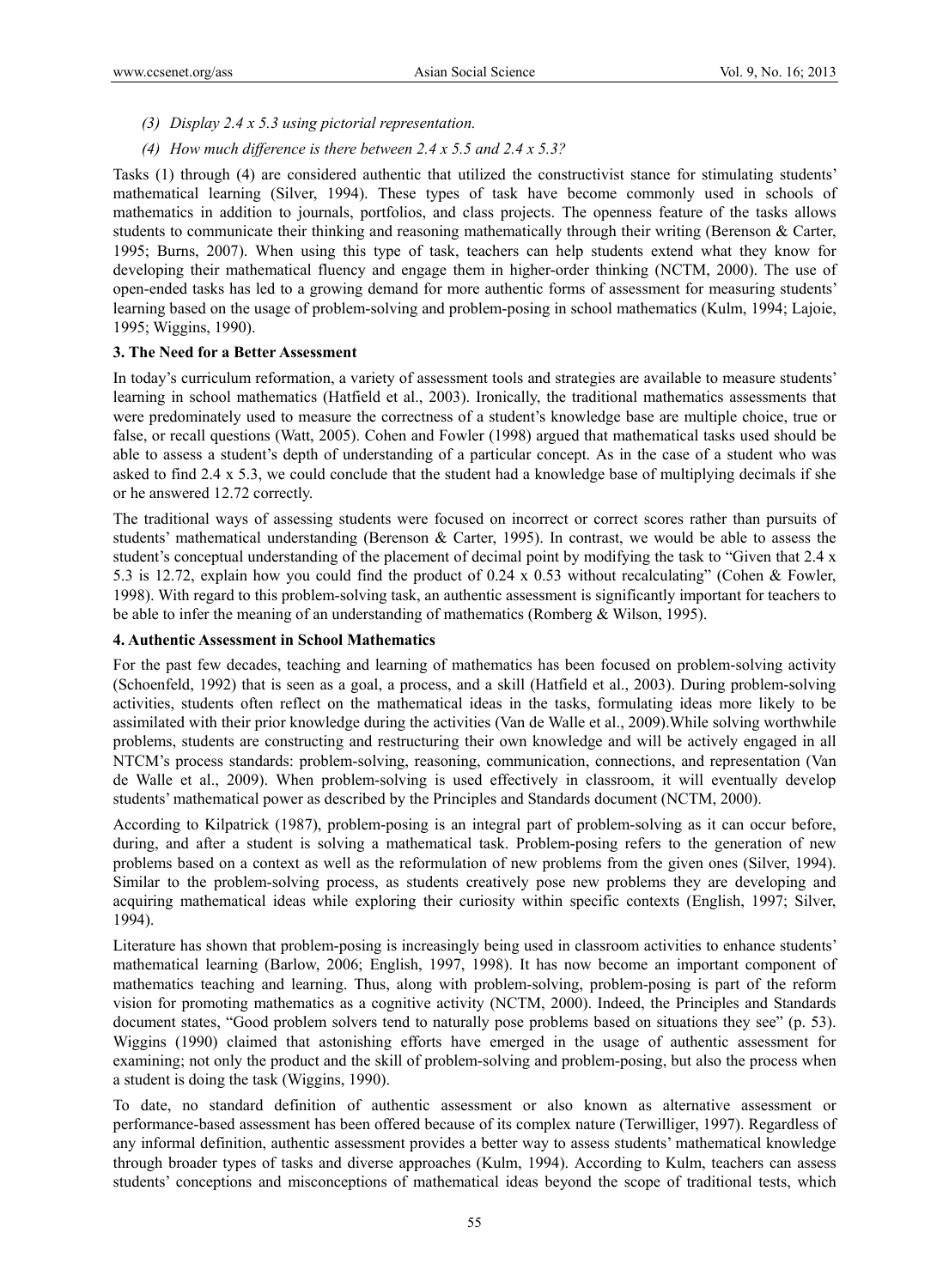focus only on computational skills and procedures. In relation to the measure of students' performance on problem-solving and problem-posing tasks, a performance rubric can be designed or adapted. It can be used as a measure to assess mathematical concepts, procedures, processes, and students' disposition toward mathematics (Van de Walle et al., 2009). Rubrics are now widely used by a community of practice to assess students' learning in mathematics to complement the weakness of traditional tests.

# **5. Performance Rubrics**

The openness feature of problem-solving and problem-posing tasks has increased the demand of alternative assessments (Wiggins, 1990). A performance rubric is more comprehensive for assessing students' mathematical concepts, procedures, processes, and disposition toward mathematics (Sanchez et al., 2002). It breaks the use of traditional assessments that only based on the correctness of students' answer (Van de Walle et al., 2009). A well-developed performance rubric offers teachers with valid and reliable information about students' progress of specific criteria, knowledge, and process (Van de Walle et al., 2009). Based on the information from the rubric, teachers can monitor students' learning and provide some feedbacks so that students can restructure their knowledge (Anderson & Puckett, 2003).

A performance rubric is a key component in many authentic assessments. This rubric is grounded on criterion-referenced measures (Reynolds, Livingston, & Willson, 2009). With criterion-referenced interpretations, Reynolds et al. affirmed that students are assessed to a specified level of performance in a rubric based on what they know or what they can do. Holistic, analytic, process, and anaholistic rubrics are some of the scoring rubrics that are commonly used by a community of practice (Kulm, 1994). Each of these rubrics serves different ways of evaluating students' level of understanding. For instance, anaholistics is a combination of analytic and holistic rubric, which is based on several criterion-referenced that covers students' overall conceptual and procedural knowledge (Kulm, 1994; Reynolds et al., 2009). The anaholistic rubric is an appropriate assessment tool for assessing problem-solving and problem-posing because it provides a comprehensive rating of broad range of mathematical learning (Kulm, 1994). It is an assessment approach for scoring a mathematical task based on more than one criterion in terms of students' overall conceptual and procedural knowledge as well as problem-solving processes. Scores in each criterion can be summed up to obtain a total point as the performance indicator.

## *5.1 Problem-Solving Rubric*

Problem-solving has a long history in the research practice of mathematics education community. Based on George Polya's work, NCTM documents suggest teachers to assess students' complex thinking processes through problem-solving tasks that includes understanding the problem, planning a strategy, carrying out the solution, and looking back at the solution (NCTM, 1989, 1991, 1995, 2000). As teaching and learning mathematics has been focused on the problem-solving approach, many scholars have contributed their works on the development of innovative instructional strategies and assessment tools (e.g., Charles, Lester, & O'Daffer, 1987; Hatfield et al., 2003, Kulm, 1994; Schoenfeld, 1992; Van de Walle et al., 2009).

Malloy and Jones (1998) showed a practical use of a problem-solving rubric in a study of 24 African American eighth graders. Five open-ended tasks that have multiple strategies and varied difficulty levels were presented in this study to assess students' mathematical understanding through problem-solving. The students had to solve the problems using the holistic or analytic approaches. Also, they needed to provide inferential, deductive, or inductive reasoning when solving the problems. A conceptual scoring rubric was adapted from Charles et al. (Figure 1) to assess students' levels of success in solving problems. The criteria of the rubric emphasized the process of getting the solution that reflect the student's conceptual understanding based on 0 through 4 points. The researchers have categorized students as successful if their total conceptual scores were 13 or above and unsuccessful if the scores were below 13. The results showed African American students were marginally successful in solving the open-ended problems. However, students' problem-solving actions matched the characteristics of good problem solvers reported in previous studies such as the ability to use diverse strategies, flexibility approaches, verification actions, and the ability to deal with irrelevant information in problem tasks.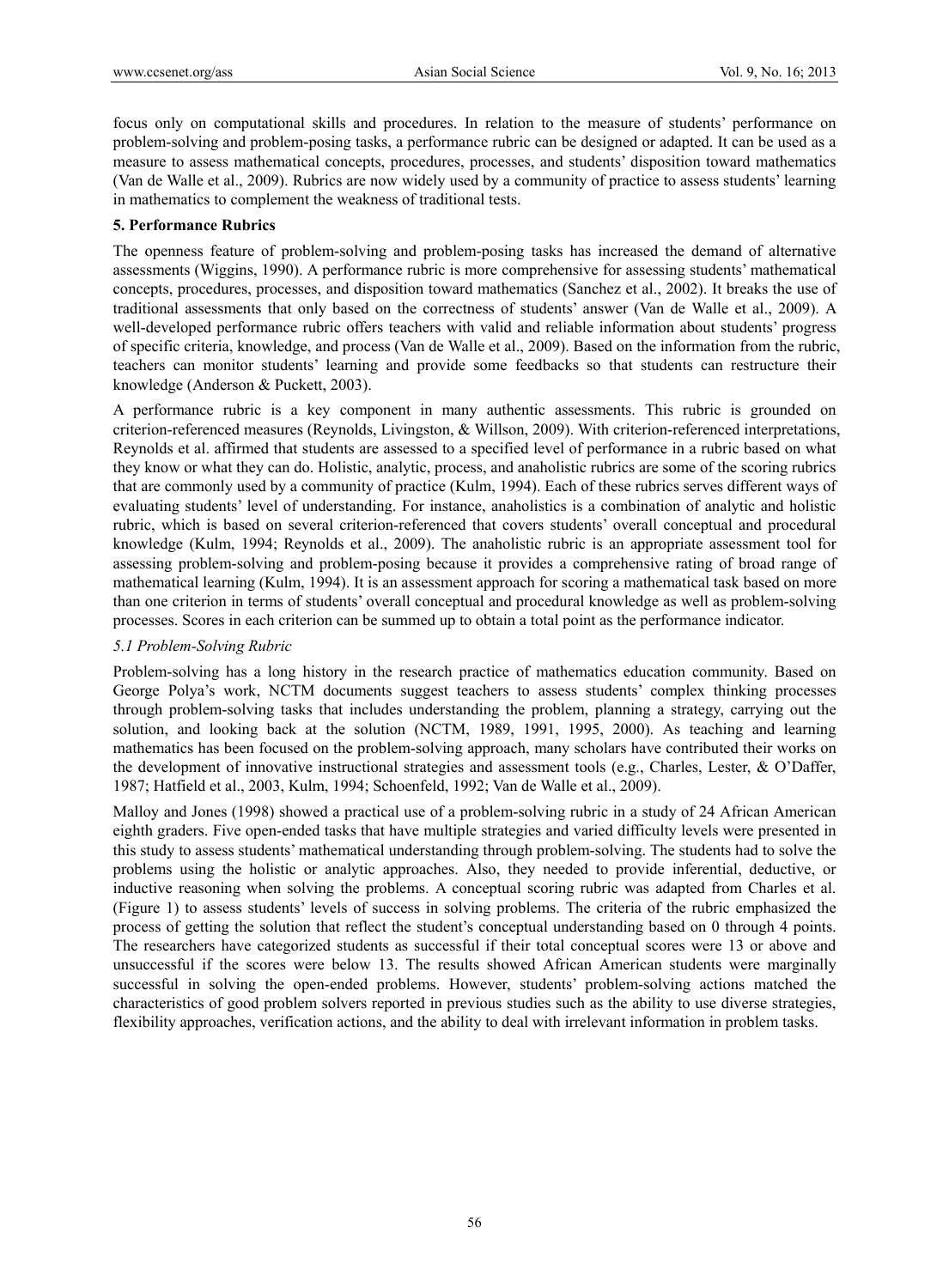| Understanding                                                                                                                         | the $\cdot$ 2               | Complete understanding of the problem                                           |  |
|---------------------------------------------------------------------------------------------------------------------------------------|-----------------------------|---------------------------------------------------------------------------------|--|
| problem                                                                                                                               | $\bullet$                   | Part of the problem misunderstood or misinterpreted                             |  |
|                                                                                                                                       | $\overline{0}$<br>$\bullet$ | Complete misunderstanding of the problem                                        |  |
| Planning a solution                                                                                                                   | $\cdot$ 2                   | Plan could have led to a correct solution if implemented<br>correctly           |  |
|                                                                                                                                       | $\bullet$                   | Partially correct plan based on part of the problem being interpreted correctly |  |
|                                                                                                                                       | $\bullet$ 0                 | No attempt, or totally inappropriate plan                                       |  |
| Getting an answer                                                                                                                     | $\cdot$ 2                   | Correct answer                                                                  |  |
|                                                                                                                                       | $\cdot$ 1                   | Copying error; computational error; partial answer for a problem with multiple  |  |
|                                                                                                                                       |                             | answers                                                                         |  |
|                                                                                                                                       | $\cdot$ 0                   | No answer, or wrong answer based on an inappropriate plan                       |  |
| $\Gamma$ and $\Gamma$ The enclude exclusive each from Charles D. Letter $\Gamma$ , $\theta$ , ODeffer D. (1007), Henric and integrate |                             |                                                                                 |  |

Figure 1. The analytic scoring scale from Charles, R., Lester, F., & O'Daffer, P. (1987). *How to evaluate progress in problem-solving*, Reston, VA: National Council of Teachers of Mathematics

## *5.2 Problem-posing Rubric*

To date, many scholars have used several different frameworks to assess student's understanding on problem-posing tasks (Chen, Dooren, Chen, & Verschaffel, 2010; Kulm, 1994; Leung & Silver, 1997; Silver & Cai, 2005; Yuan & Sriraman, 2011). For instance, Silver and Cai suggested general criteria that focused on quantity, originality, and complexity of posed problems; these criteria were similar to Yuan & Sriraman's classification of problems: fluency, flexibility, and originality. However, in both studies, no specific scores were assigned to each of the problems posed. Instead, these researchers used descriptive statistics such as frequencies and percentages to measure the tasks in general. Similarly, in a recent study by Chen et al., the tasks were examined through distinctive categories: a realistic problem, a contextually inappropriate problem, and a mathematically inappropriate problem. Even though the distribution of  $0, \frac{1}{2}$ , and 1 scores correspond with the categories assigned, the procedures were not clearly described in the paper. Almost no previous research studies had any holistic scoring rubric for assessing problem-posing tasks; the researchers only classified different kind of problems posed into similar categories. Much work remains to be undertaken in the assessment of problem-posing because of its complexity. Kulm (1994) has also contributed a piece of scholarly work from his teaching experience of using problem-posing activities in a high school. Kulm noted many students lacked the opportunity to formulate problems; however, he believed that the students could write a problem if they understand the mathematical concepts profoundly. On a weekly basis, the students in his class were asked to pose a problem for their partners and solve their own. A process-based scoring rubric (in Figure 2) was utilized to examine his students' problem-posing tasks based on understanding the concept, solution, creativity, and solution of partner's problem. Students were awarded 1, 2, or 4 points for each of category being assessed. Though this simple rubric to assess the basic elements of students' learning, there is still much room for improvement to expand it into a more comprehensive anaholistic rubric that can effectively measure the range of students' mathematical abilities (Watt, 2005).

| Process-based Rubric      |                         |                                  |                                   |  |
|---------------------------|-------------------------|----------------------------------|-----------------------------------|--|
| Understanding the Concept | Solution of the Problem | Creativity of the Problem        | Solution<br>Partner's<br>of       |  |
| 4 points - Complete       | 4 points - All correct  | 4 points -<br>$\bullet$          | Problem                           |  |
| understanding             | 2 points - Partially    | Completely different             | 4 points - All correct<br>٠       |  |
| 2 points - Some           | correct                 | from text                        | 2 points - Partially<br>$\bullet$ |  |
| understanding             | 1 point - Attempted     | 2 points - Somewhat<br>$\bullet$ | correct                           |  |
| 1 point - Poor            | to solve                | different from text              | 1 point - Attempted               |  |
| understanding             |                         | $1$ point -<br>٠                 | to solve                          |  |
|                           |                         | Comparable to types in           |                                   |  |
|                           |                         | text                             |                                   |  |

Figure 2. The process-based scoring rubric from Kulm, G. (1994). *Mathematics assessment: What works in the classroom*. San Francisco, CA: Jossey Bass Inc. Permission pending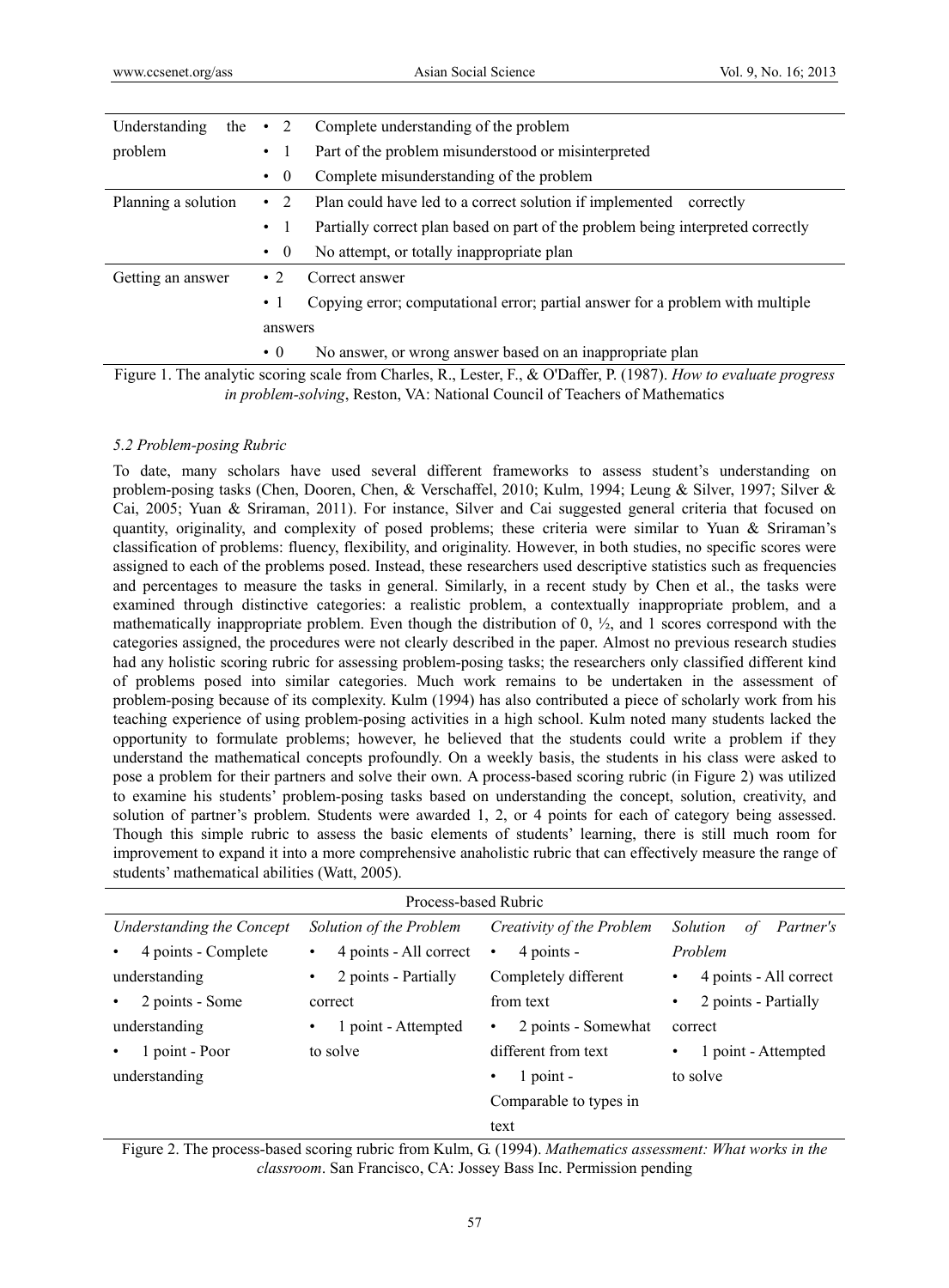#### *5.3 Benefits of Performance Rubric*

The scoring procedures based on a rubric break the traditional way of grading, which is merely based on correct or incorrect items (Kulm, 1994). Students' grades can be based on scores on their content and process abilities rather than solely rely on the percent of correct responses (Wiggins, 1990).When rubrics are used regularly in the classroom, scores provide rich information about students' learning development for both teachers and students. A well-designed rubric can provide teachers with valid and reliable scores in order to monitor and to provide feedbacks on students' progress of specific criteria on the rubrics (Van de Walle et al., 2009). In conjunction, students should receive the feedback as an opportunity to reconstruct and restructure their knowledge and work much better on the next task (Anderson & Puckett, 2003).

#### *5.4 Drawbacks of Performance Rubric*

The problem-solving and problem-posing rubrics are multifaceted. Even if it is proven beneficial by education research community, there are many opponents to implementing this type of assessment in classroom. For instance, Watt (2005) reported a study that involved 60 mathematics teachers who were asked to answer a survey about the use of authentic assessment in their secondary school classroom. The results showed that though experienced teachers had positive attitudes towards authentic assessments, most teachers in the study did not favour the authentic assessment because of its subjectivity (too unstructured/biased/inequitable). In fact, a majority of teachers were satisfied with traditional tests for their strong validity-reliability for measuring mathematical ability. In addition, many teachers believed they had insufficient time to implement authentic assessment in classroom and thought it was unsuitable and unreliable for mathematics.

In relation to the weekly problem-posing activities previously described in this paper, Kulm (1994) asserted that many students were not able to pose problems well and average grades taken from the process-based scoring were low. Many students complained and were concerned about the part of scores taken from the rubric. In addition, Kulm found students who did not perform well on the traditional tests had similar scores on the process-based scoring system. Findings from Watt (2005) and Kulm (1994) showed good authentic assessments are important as a catalyst of change because the education community is still reluctant to accept and adapt the new method of assessment.

#### **6. Conclusion**

From the perspective of teaching and learning mathematics, problem-solving and problem-posing have become imperative instructional approaches in classroom. These activities can be used to uncover how individuals learn mathematics based on the constructivist learning theory. However, adaptive, meaningful, and unique assessments are still underdeveloped for assessing students' learning, particularly for problem-posing. The community of practice should take a step ahead to improve the assessment tools and should move from using traditional to more authentic assessment to measure students' learning holistically. In the context of research, large number of significant works has been published in the interim on problem-solving, but still very little on problem-posing has been written. Future studies should be exploring the complex link between problem-solving and problem-posing and should find authentic ways to assess students' learning based on these activities as a whole. Finally, as these activities have emerged as a significant component in mathematics education community, a more scholarly piece of work remains to be undertaken in the near future to improve the quality of education, particularly the teaching and learning of mathematics.

## **References**

- Anderson, R. S., & Puckett, J. B. (2003). Assessing students' problem-solving assignments. *New Directions for Teaching and Learning*, (95), 81-87. http://dx.doi.org/10.1002/tl.117
- Barlow, A. T. (2006). The impacts of problem posing on elementary teachers' belief about mathematics and mathematics teaching. *School Science and Mathematics, 106*, 64-73. http://dx.doi.org/10.1111/j.1949-8594.2006.tb18136.x
- Berenson, S. B., & Carter, G. S. (1995). Changing assessment practices in science and mathematics. *School Science and Mathematics, 95*(4), 182-186. http://dx.doi.org/10.1111/j.1949-8594.1995.tb15759.x

Burns, M. (2007). *About teaching mathematics: A K-8 resource* (3rd ed.). Sausalito, CA: Math Solutions.

- Charles, R., Lester, F., & O'Daffer, P. (1987). *How to evaluate progress in problem-solving*. Reston, VA: National Council of Teachers of Mathematics.
- Chen, L., Van Dooren, W., Chen, Q., & Verschaffel, L. (2010). An investigation on Chinese teachers' realistic problem-posing and problem-solving abilities and beliefs. *International Journal of Science and*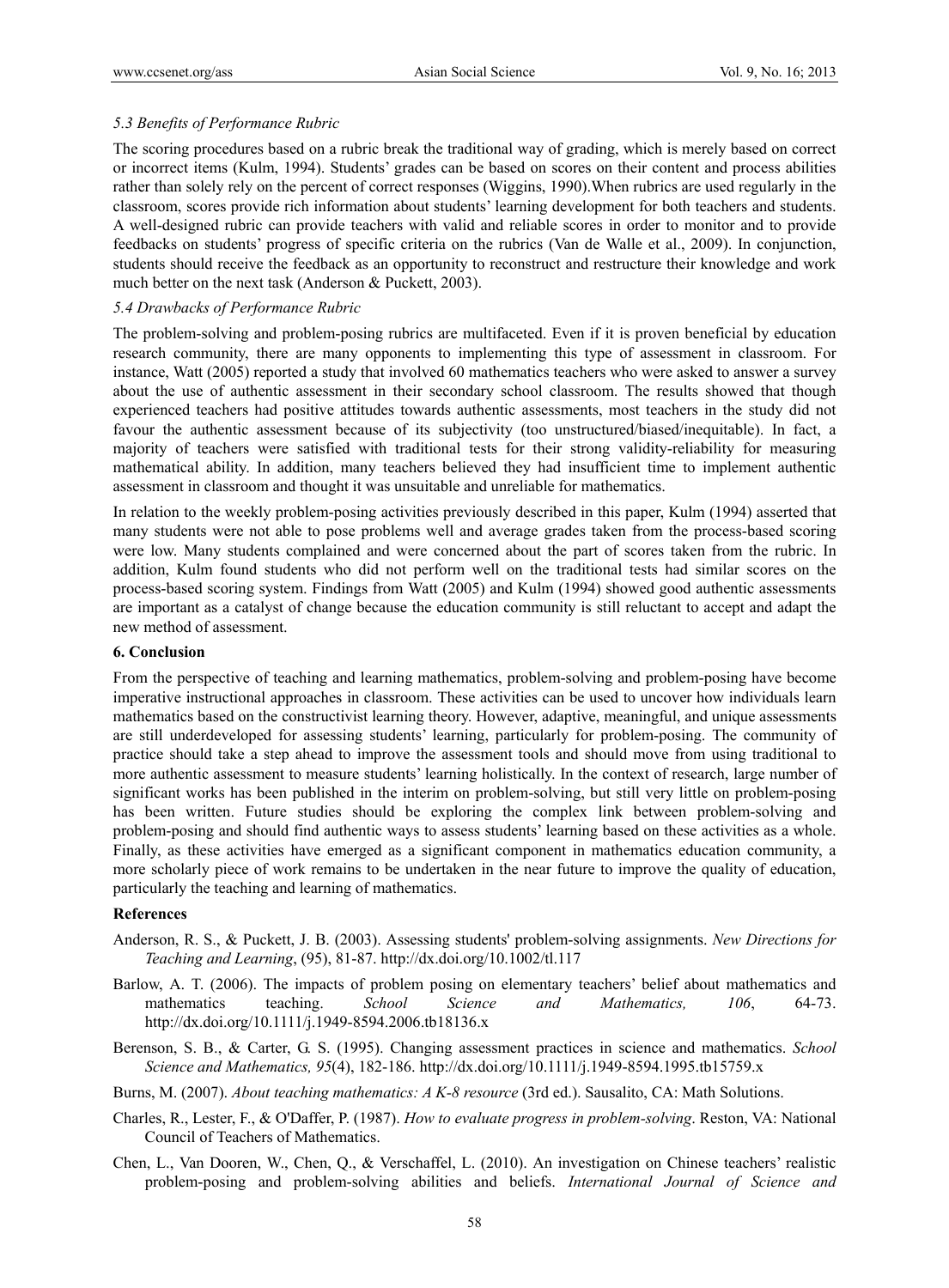*Mathematics Education, 9*, 1-30.

- Cohen, I. S., & Fowler, J. V. (1998). Create assessments that do it all. *Mathematics Teaching in the Middle School, 4*(1), 44-47.
- Dewey, J. (1997). *Experience and education*. New York, NY: Simon & Schuster (Original work published in 1938).
- English, L. D. (1997). Promoting a problem posing classroom. *Teaching Children Mathematics, 4*, 172-179.
- English, L. D. (1998). Children's problem posing writing formal and informal contexts. *Journal for Research in Mathematics Education, 29*(1), 83-106. http://dx.doi.org/10.2307/749719
- Hatfield, M. M., Edwards, N. T., Bitter, G. G., & Morrow, J. (2003). *Mathematics methods for elementary and middle school teachers* (4th ed.). New York, NY: John Wiley & Sons.
- Kilpatrick, J. (1987). Problem formulating: Where do good problems come from? In A. H. Schoenfeld (Ed.), *Cognitive science and mathematics education* (pp.123-147). Hillsdale, NJ: Erlbaum.
- Kulm, G. (1994). *Mathematics assessment: What works in the classroom*. San Francisco, CA: Jossey Bass Inc.
- Lajoie, S. P. (1995). A framework for authentic assessment in mathematics. In T. A. Romberg (Ed.), *Reform in school mathematics and authentic assessment* (pp. 19-37). Albany, New York: State University of New York.
- Leung, S. S., & Silver, E. A. (1997). The role of task format, mathematical knowledge, and creative thinking on the arithmetic problems posing of prospective elementary school teachers. *Mathematics Education Research Journal, 9*(1), 5-24. http://dx.doi.org/10.1007/BF03217299
- Malloy, C. E., & Jones, M. G. (1998). An investigation of African American students' mathematical problem-solving. *Journal for Research in Mathematics Education, 29*, 143-163. http://dx.doi.org/10.2307/749896
- National Council for Teachers of Mathematics. (1995). *Assessment standards for school mathematics.* Reston, VA: Author.
- National Council of Teachers of Mathematics. (1991). *Professional standards for teaching mathematics.* Reston, VA: Author.
- National Council of Teachers of Mathematics. (2000). *Principles and standards for school mathematics.* Reston, VA: Author.
- National Council of Teachers of Mathematics. (1989). *Curriculum and evaluation standards for school mathematics.* Reston, VA: Author
- Reynolds, C. R., Livingston, R. B., & Willson, V. (2009). *Measurement and assessment in education* (2nd ed.). Boston, MA: Pearson.
- Romberg, T. A., & Wilson, L. D. (1995). Issues related to the development of an authentic assessment system for school mathematics. In T. A. Romberg (Ed.), *Reform in school mathematics and authentic assessment* (pp. 19-37). Albany, New York: State University of New York.
- Schoenfeld, A. H. (1992). Learning to think mathematically: Problem-solving, metacognition, and sense-making in mathematics. In D. Grouws (Ed.), *Handbook for Research on Mathematics Teaching and Learning* (pp. 334-370). New York: MacMillan.
- Silver, E. A. (1994). On mathematical problem posing. *For the Learning of Mathematics, 14*(1), 19-28.
- Silver, E. A., & Cai, J. (2005). Assessing students' mathematical problem posing. *Teaching children mathematics, 12*(3), 129-135.
- Terwilliger, J. (1997). Semantics, psychometrics, and assessment reform: A close look at "authentic" assessments. *Educational Researcher, 26*(8), 24-27.
- Van de Walle, J. A., Karp, K. S., & Bay-Williams, J. M. (2009). *Elementary and middle school mathematics: Teaching developmentally* (7th ed.). Boston, MA: Allyn & Bacon/Merill.
- vonGlasersfeld, E. (1989). *Constructivism in education*. In T. Husen, & T. N. Postlethwaite (Eds.), *The International Encyclopaedia of Education* (supplementary vol., pp. 162-163). Oxford: Pergamon.
- Watt, H. (2005). Attitudes to the use of alternative assessment methods in mathematics: A study with secondary mathematics teachers in Sydney, Australia. *Educational Studies in Mathematics, 58*(1), 21-44.